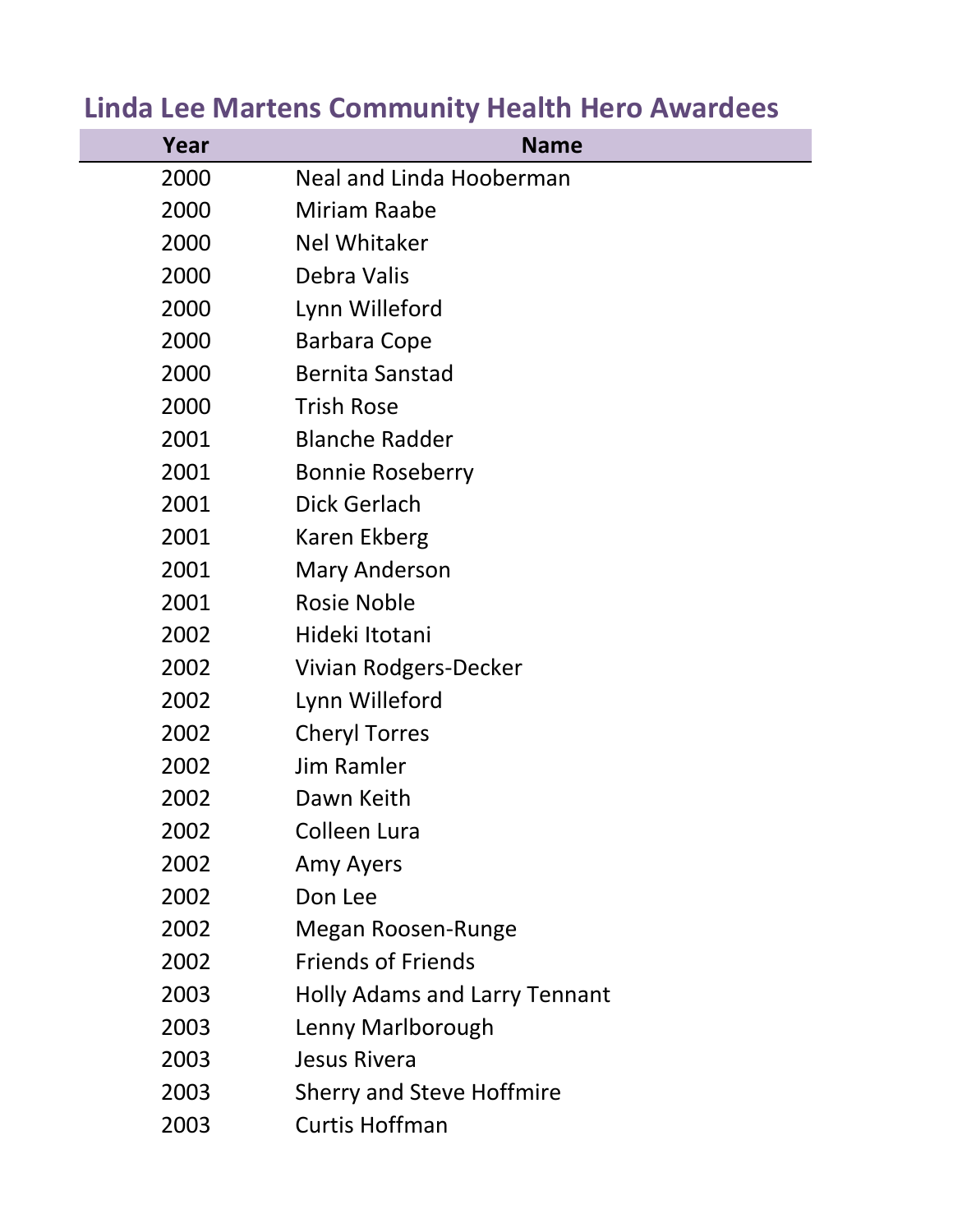| 2003 | <b>Ethel Waters</b>                           |
|------|-----------------------------------------------|
| 2003 | <b>Richard Carter</b>                         |
| 2003 | <b>Steve Lemme</b>                            |
| 2003 | David Marriott                                |
| 2003 | <b>Tony Nicolas</b>                           |
| 2003 | <b>Chad Tacia</b>                             |
| 2003 | <b>Chris Wichers</b>                          |
| 2003 | Hartman & Olson Pediatric Dentistry           |
| 2003 | Institute for Children's Environmental Health |
| 2004 | <b>Stu and Charmain Benton</b>                |
| 2004 | Jayne Brent                                   |
| 2004 | <b>Senator Mary Margaret Haugen</b>           |
| 2004 | Lea Kouba                                     |
| 2004 | Mary Jane Lungren                             |
| 2004 | <b>Shellie Moore</b>                          |
| 2004 | <b>Holly Morgan</b>                           |
| 2004 | <b>Kelly Williams</b>                         |
| 2004 | Rita Jones                                    |
| 2004 | <b>Kyla Stellings</b>                         |
| 2004 | Soroptimist International of Oak Harbor       |
| 2004 | Toby's Tavern                                 |
| 2005 | Doris Parrish                                 |
| 2005 | <b>Rene Denman</b>                            |
| 2005 | <b>Barbara Demuth Mullally</b>                |
| 2005 | Claudia Fuller                                |
| 2005 | <b>Margaret Norton</b>                        |
| 2005 | <b>Alexandra Fralick</b>                      |
| 2005 | Oak Harbor Lions Club                         |
| 2005 | <b>SHIBA Volunteers</b>                       |
| 2006 | Sam Brown                                     |
| 2006 | Carmen McFayden                               |
| 2006 | Carl Thomas Stephens, Jr.                     |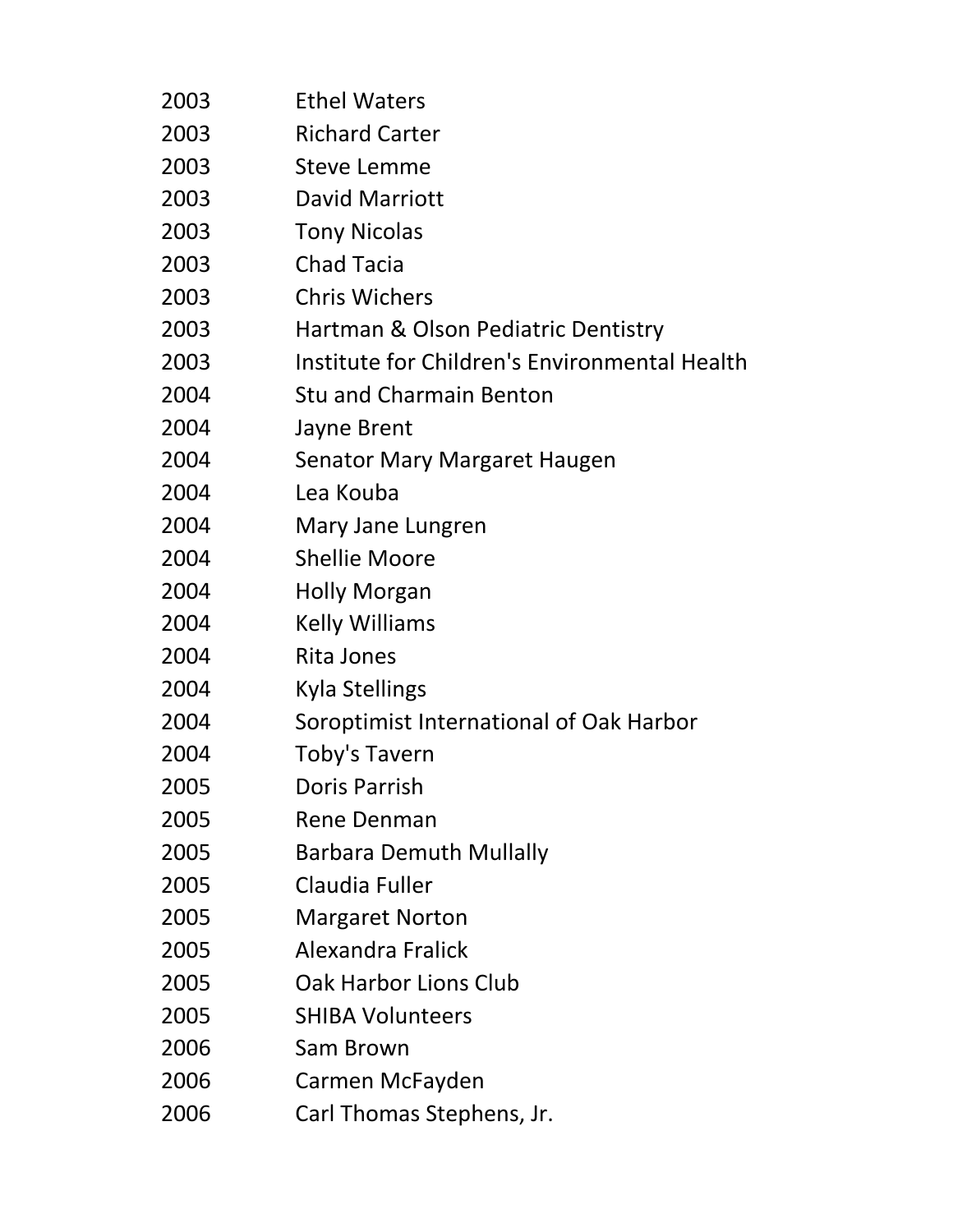| 2006 | Zuly Loaiza                                           |
|------|-------------------------------------------------------|
| 2006 | Linda Rhodes                                          |
| 2006 | Nicole Brown                                          |
| 2006 | Time Together Program                                 |
| 2006 | <b>Coupeville Festival Assocation</b>                 |
| 2006 | Soroptimist International of South Whidbey            |
| 2007 | Helen Bjerum                                          |
| 2007 | Toni Kotschwar                                        |
| 2007 | Patrick Loughlin                                      |
| 2007 | <b>Eleanor Mallchok</b>                               |
| 2007 | <b>Jim Patton</b>                                     |
| 2007 | Michele Renninger                                     |
| 2007 | <b>Mike Riley</b>                                     |
| 2007 | <b>Carol Sele</b>                                     |
| 2007 | Sue Tingstad                                          |
| 2007 | <b>Christopher Bitting</b>                            |
| 2007 | <b>Friends of Camano Island Parks</b>                 |
| 2007 | <b>Impaired Driving Impact Panel of Island County</b> |
| 2007 | Soroptimists International of North Whidbey           |
| 2007 | Soroptimist International of South Whidbey            |
| 2007 | City of Oak Harbor Wellness Committee                 |
| 2008 | 2007 Awardees were given in 2008.                     |
| 2009 | <b>Carey Peterson</b>                                 |
| 2009 | <b>Dylan Slater</b>                                   |
| 2009 | <b>Sandee Oehring</b>                                 |
| 2009 | <b>Terri Arnold</b>                                   |
| 2009 | Jerry Purdum and Dale Tyler                           |
| 2009 | Jennifer Porter                                       |
| 2009 | Mat McCleary                                          |
| 2009 | <b>WGH Auxiliary</b>                                  |
| 2010 | <b>Jerald Sanders</b>                                 |
| 2010 | <b>Craig Cooley</b>                                   |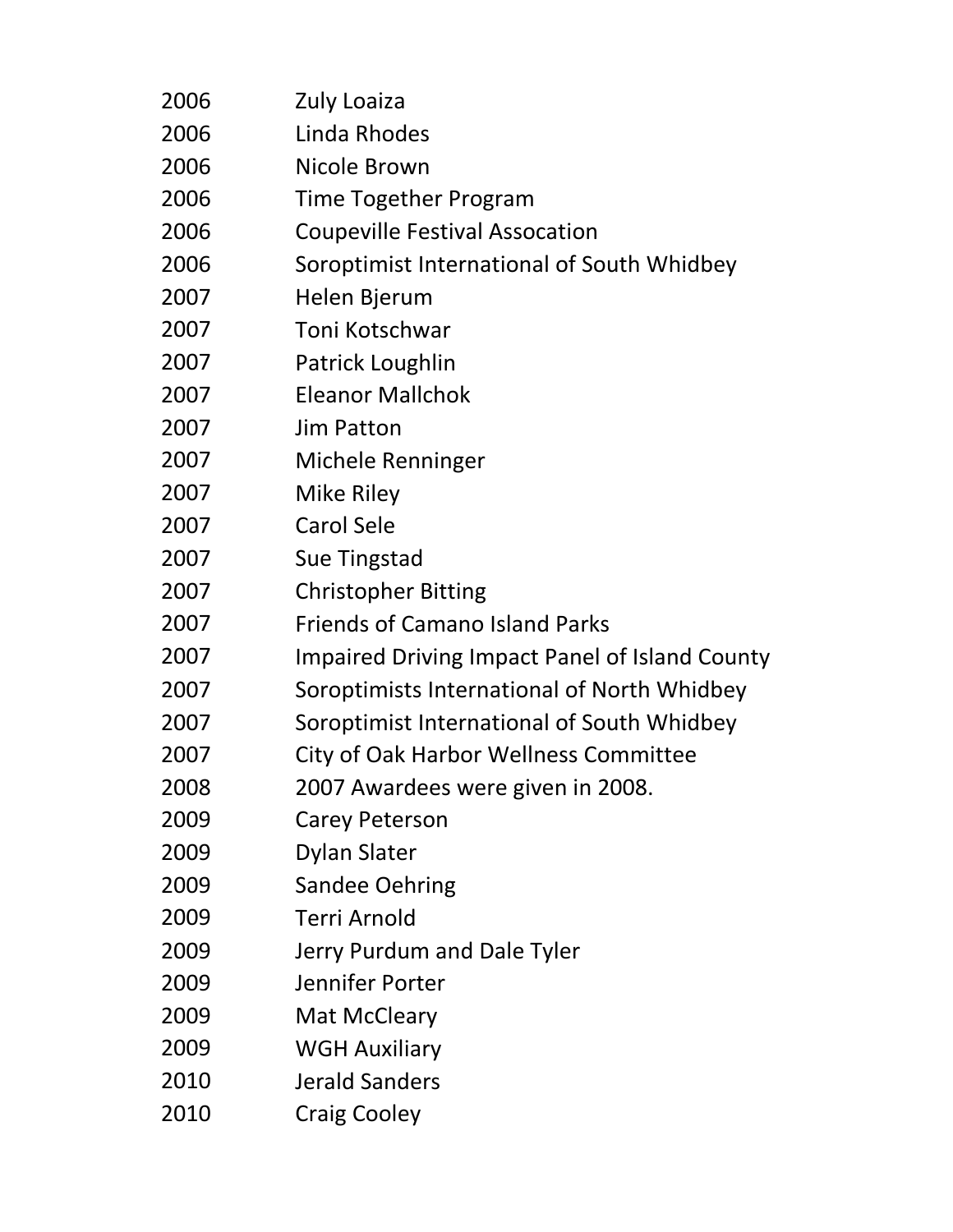| 2010                                      | Peggy Tyson                                |
|-------------------------------------------|--------------------------------------------|
| 2010                                      | <b>Robert Martin</b>                       |
| 2010                                      | <b>Ashlie Unruh</b>                        |
| 2010                                      | JaNoah Spratt                              |
| 2010                                      | Jan Stettler                               |
| 2010                                      | <b>Tom Fallon</b>                          |
| 2010                                      | New Leaf                                   |
| 2010                                      | <b>Carrie Monforte</b>                     |
| 2010                                      | <b>Mother Mentors</b>                      |
| 2010                                      | Kate LeBaron                               |
| 2010                                      | <b>Quilters on the Rock</b>                |
| 2010                                      | Jessica Manca                              |
| 2010                                      | Joan Caldwell                              |
| 2011                                      | Peggy Dyer                                 |
| 2011                                      | <b>Carol Knaack</b>                        |
| 2011                                      | Safe Harbor Free Clinic                    |
| 2011                                      | <b>Brian Grimm</b>                         |
| 2011                                      | Michele Bolvin                             |
| 2011                                      | Anny Lynch and Rohini Mikkelsen            |
| 2011                                      | <b>Cathy Niiro</b>                         |
| 2011                                      | <b>Gwen Parrick</b>                        |
| 2011                                      | <b>Medical Safety Net of North Whidbey</b> |
| 2011                                      | Carolyn Hansen                             |
| 2011                                      | <b>Edward Hartin</b>                       |
| 2011                                      | James Grierson                             |
| **2011 Nominations were presented in 2012 |                                            |
| 2013                                      | Robert Bishop                              |

- Laurell Brault
- Jerry Henrichsen
- Robert May
- Kristiine Miller
- Catherine Overmann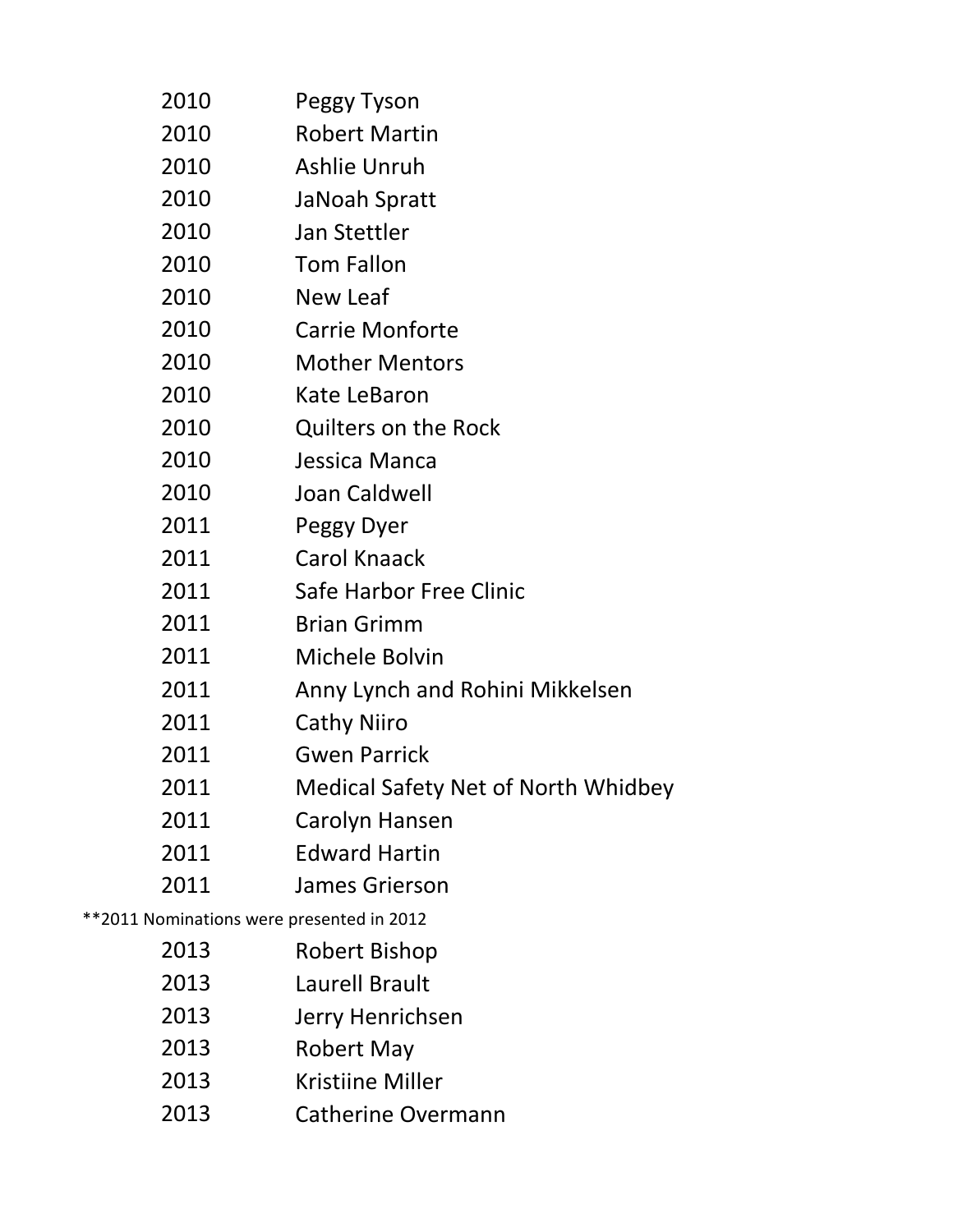| 2013 | Dawn Scott                                     |
|------|------------------------------------------------|
| 2013 | <b>Reilly Richards</b>                         |
| 2013 | Soroptimists Int. of O.H.                      |
| 2013 | <b>Central Whidbey Hearts &amp; Hammers</b>    |
| 2013 | <b>Whidbey CareNet</b>                         |
| 2013 | <b>WGH Green Team</b>                          |
| 2014 | <b>Richard Epstein</b>                         |
| 2014 | <b>Island County Beach Watchers</b>            |
| 2014 | Joseph Busig                                   |
| 2014 | <b>Francis Bagarella</b>                       |
| 2014 | <b>Whidbey Camano Land Trust</b>               |
| 2014 | Annie Jesperson and Nathaniel Talbot           |
| 2014 | Logan Weiler                                   |
| 2014 | <b>Whidbey Island Nourishes</b>                |
| 2014 | Karen Strawn                                   |
| 2014 | <b>Island Drug</b>                             |
| 2014 | Impaired Driving Impact Panel of Island County |
| 2014 | Kristen Lasher                                 |
| 2014 | Janie Keilwitz                                 |
| 2015 | <b>Erin Simms</b>                              |
| 2015 | <b>Adam Fawcett</b>                            |
| 2015 | Vivian Rogers-Decker                           |
| 2015 | Maryann Cowan                                  |
| 2015 | <b>Julie Engstrom</b>                          |
| 2015 | Patricia McCutcheon                            |
| 2015 | David Lee Gordon                               |
| 2015 | David Lura                                     |
| 2015 | Kids for a Cause - the Breast Cancer Club      |
| 2015 | Deb Sherman and Dana Stone                     |
| 2015 | <b>Whidbey Audubon Society</b>                 |
| 2015 | <b>Jill Erickson</b>                           |
| 2015 | South Whidbey Homeless Coalition               |
|      |                                                |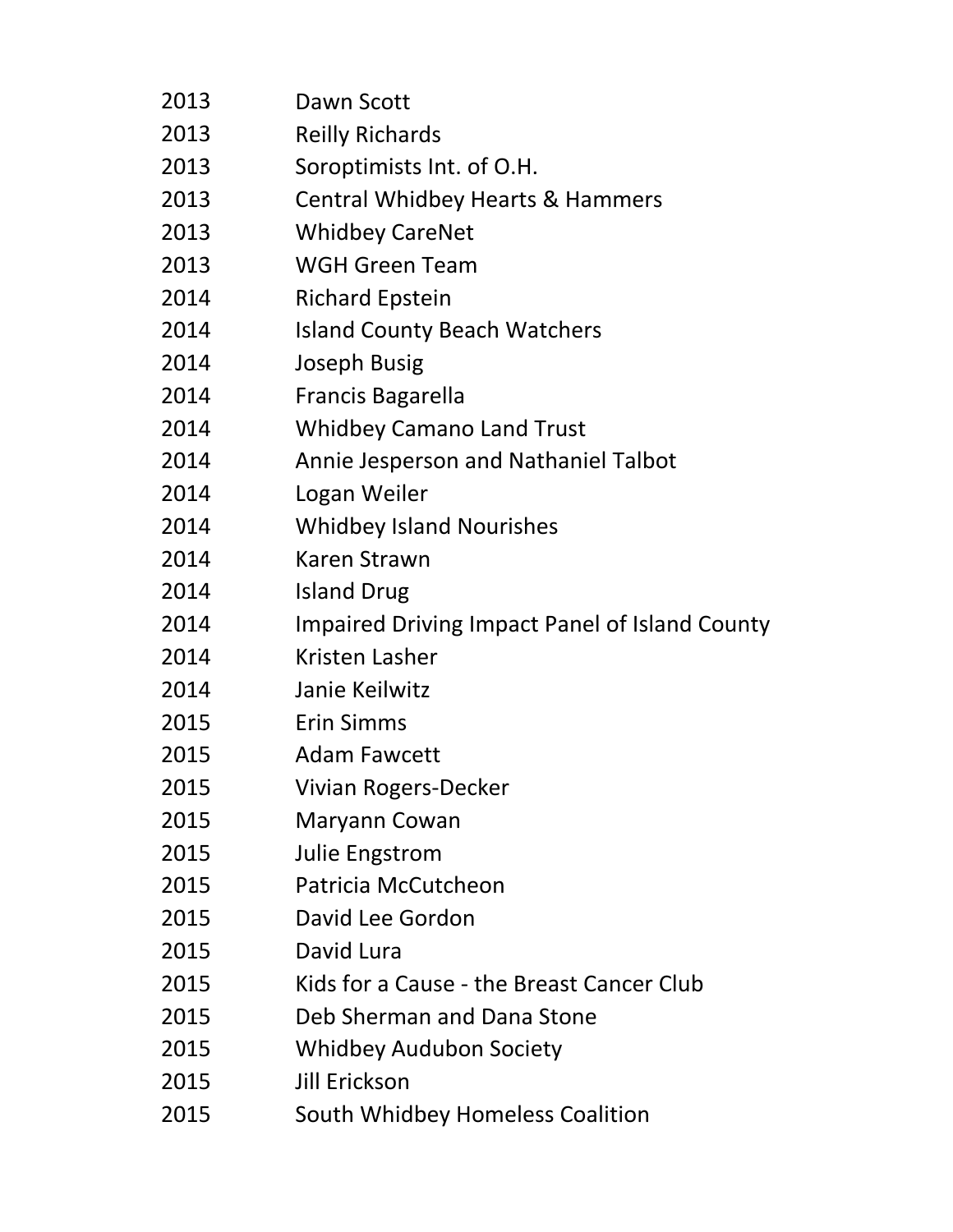| 2015 | <b>Hillcrest Elementary Green Team</b>                    |
|------|-----------------------------------------------------------|
| 2016 | South Whidbey Stingrays Swim Club                         |
| 2016 | Oak Harbor Wildcat Robotics Club                          |
| 2016 | <b>Emmanuel Montenegro</b>                                |
| 2016 | <b>Tina Starks</b>                                        |
| 2016 | Line Goulet                                               |
| 2016 | Francis Bagarella                                         |
| 2016 | JoAnn Hellmann                                            |
| 2016 | <b>SHIBA Volunteers</b>                                   |
| 2016 | Coupeville Neighborhood Emergency Team                    |
| 2016 | <b>Pediatric Associates of Whidbey Island</b>             |
| 2016 | <b>South Whidbey Pediatrics</b>                           |
| 2016 | North Whidbey Help House                                  |
| 2017 | Lynn Willeford                                            |
| 2017 | <b>Barbara Brock</b>                                      |
| 2017 | <b>Jason McDermott</b>                                    |
| 2017 | Laiza Ramos                                               |
| 2017 | <b>Casey Scott-Mitchell</b>                               |
| 2017 | Carmen McFayden                                           |
| 2017 | <b>Camano Country Club Volunteers</b>                     |
| 2017 | <b>Coalition of Sailors Against Destructive Decisions</b> |
| 2017 | <b>Community Resources Foundation</b>                     |
| 2017 | <b>Coupeville Historic Waterfront Association</b>         |
| 2017 | Gifts From the Heart Food Bank Volunteers                 |
| 2017 | Oak Harbor Christian Reformed Church                      |
| 2017 | <b>Toddler Learning Center</b>                            |
| 2018 | <b>Yvette Fletcher</b>                                    |
| 2018 | Sandra Lounsbury                                          |
| 2018 | Sonya Lohr                                                |
| 2018 | Debbie Lacy                                               |
| 2018 | <b>ECEAP Policy Council</b>                               |